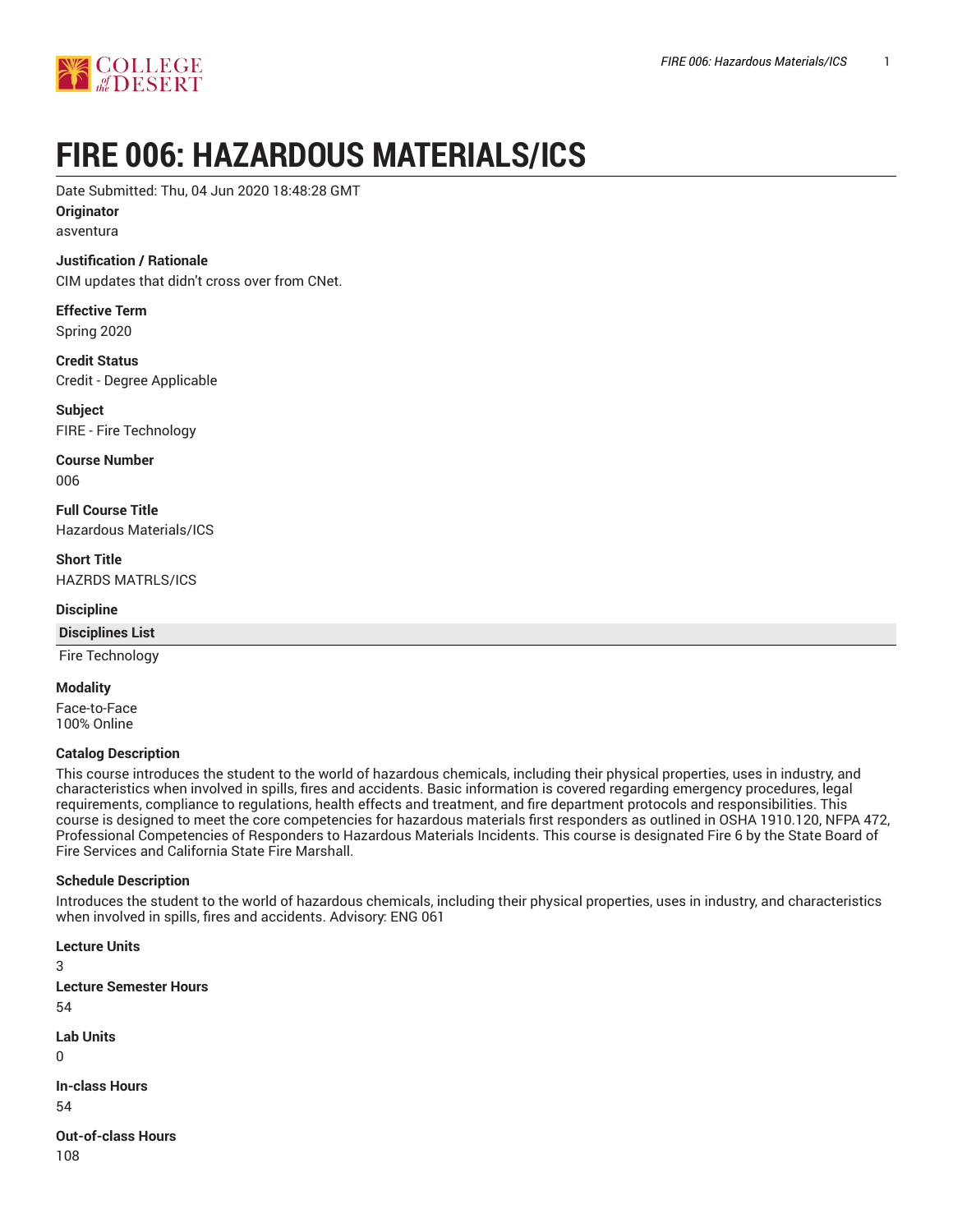

## **Total Course Units**

3 **Total Semester Hours** 162

**Prerequisite Course(s)**

Advisory: ENG 061

## **Required Text and Other Instructional Materials**

**Resource Type** Book

**Author** Schnepp, Rob

**Title**

Hazardous Materials: Awareness Operations

**Edition**

Second

**Publisher** Jones Bartlett Learning

**Year** 2016

**College Level** Yes

**ISBN #** 9781449641542

**Resource Type** Book

**Author** GPO

**Title** Emergency Response Guidebook 2012

**Edition** 2nd, Edition

**Publisher** J. J. Keller Associates, Incorporated

**Year**

2012

**College Level** Yes

**ISBN #** 9781610991193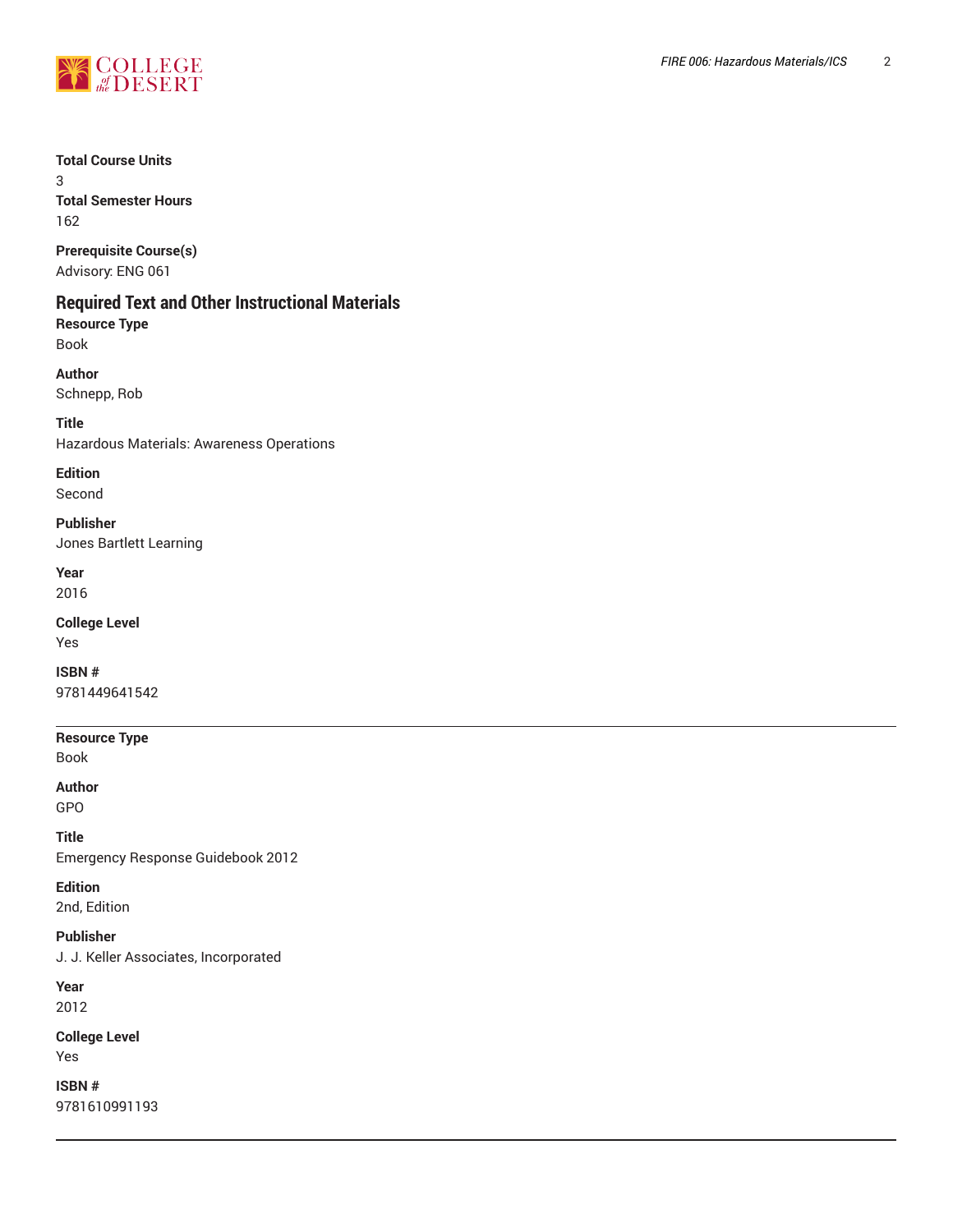

#### **Class Size Maximum**

30

#### **Entrance Skills**

Write organized summaries and responses to readings.

#### **Requisite Course Objectives**

ENG 061-Use theses to organize paragraphs into coherent analyses.

ENG 061-Demonstrate the ability to think critically and express ideas using various patterns of development.

ENG 061-Recognize features of style such as purpose, audience and tone integrate these elements into academic and professional writing.

ENG 061-Demonstrate the ability to use research skills including library resources such as books, periodicals, electronic databases and online resources such as the internet.

ENG 061-Utilize a handbook to properly cite and document source material in MLA format.

#### **Course Content**

- 1. Introduction to hazardous materials
- 2. Review of Basic Chemistry
- 3. Community hazards and risk assessment i. Pre-emergency preparation
- 4. Command and control of hazardous materials incident
- 5. Information management and resource coordination
- 6. Operations at hazardous materials incidents
	- i. Hazardous Materials protective clothing and equipment
	- ii. Product control, containment and confinement
	- iii. Decontamination
	- iv. Incident Termination
- 7. Addressing and preparing for the incident
- 8. Addressing how to respond safely
- 9. Addressing systematic way of approaching a hazardous materials incident i. Case studies

#### **Course Objectives**

|             | <b>Objectives</b>                                                                                                                          |
|-------------|--------------------------------------------------------------------------------------------------------------------------------------------|
| Objective 1 | Describe the basic physical properties and burning characteristics of the various classes of hazardous materials.                          |
| Objective 2 | Explain the health dangers of chemical classes, and describe their resultant symptoms during physical human<br>contact                     |
| Objective 3 | Describe the implication of the legal mandates controlling the actions of all activities conducted on science by all<br>agencies involved. |
| Objective 4 | Describe Hazardous Materials Incident Command System.                                                                                      |
| Objective 5 | Describe the community risks and actions to mitigate hazardous materials incidents                                                         |

#### **Student Learning Outcomes**

|           | Upon satisfactory completion of this course, students will be able to:                        |
|-----------|-----------------------------------------------------------------------------------------------|
| Outcome 1 | Identify and describe hazardous chemicals and their physical properties.                      |
| Outcome 2 | Describe characteristics of hazardous materials when involved in spills, fires and accidents. |
| Outcome 3 | Illustrate a Hazardous Materials Incident Command System organizational chart.                |

#### **Methods of Instruction**

| <b>Method</b>     | Please provide a description or examples of how each instructional<br>method will be used in this course. |
|-------------------|-----------------------------------------------------------------------------------------------------------|
| <b>Discussion</b> | Review text book chapters and power-points.                                                               |
| Activity          | Group activities of identifying unknown hazardous material scenarios.                                     |
| Participation     | Student participation in classroom/online discussion posting and peer<br>review.                          |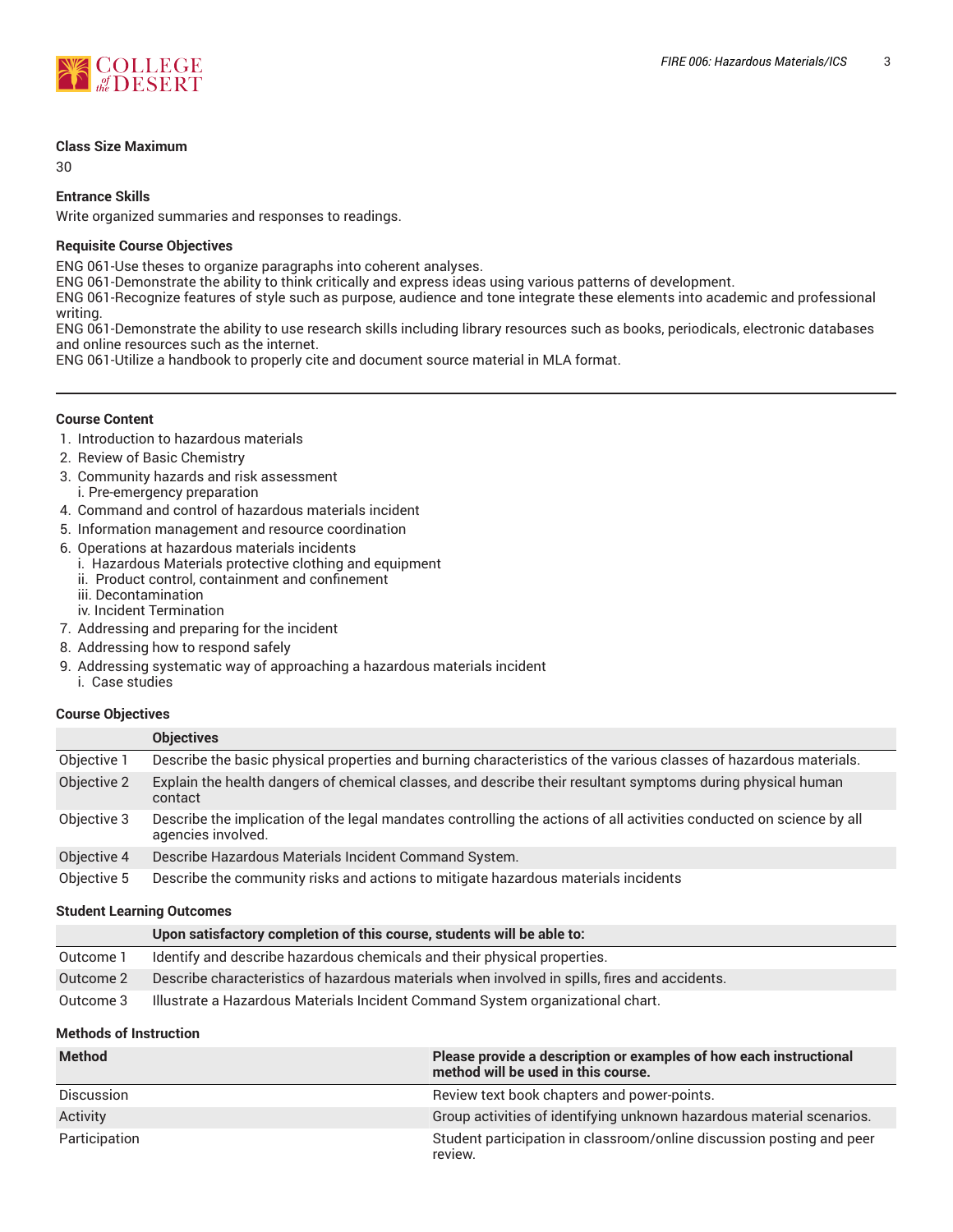

| Lecture                                          | Classroom lectures pertaining to each chapter.                                                             |                           |  |  |  |  |  |
|--------------------------------------------------|------------------------------------------------------------------------------------------------------------|---------------------------|--|--|--|--|--|
| Role Playing                                     | Scenario based exercises in class.                                                                         |                           |  |  |  |  |  |
| <b>Methods of Evaluation</b>                     |                                                                                                            |                           |  |  |  |  |  |
| <b>Method</b>                                    | Please provide a description or examples of how<br>each evaluation method will be used in this course.     | <b>Type of Assignment</b> |  |  |  |  |  |
| Written homework                                 | Complete weekly workbook assignments and pre-<br>assessments.                                              | Out of Class Only         |  |  |  |  |  |
| Mid-term and final evaluations                   | Complete mid-term and final examination.                                                                   | In and Out of Class       |  |  |  |  |  |
| Presentations/student demonstration observations | Student presentations in class and online video<br>presentations.                                          | In and Out of Class       |  |  |  |  |  |
| Term or research papers                          | Conduct research preparation for 5-page term paper. Out of Class Only                                      |                           |  |  |  |  |  |
| Tests/Quizzes/Examinations                       | Complete 14 chapter quizzes.                                                                               | In and Out of Class       |  |  |  |  |  |
| Student participation/contribution               | Online discussion posts and peer reviews.                                                                  | Out of Class Only         |  |  |  |  |  |
| Self-paced testing                               | Read text book consisting of 14 chapters and study<br>for weekly quizzes, mid-term, and final examination. | Out of Class Only         |  |  |  |  |  |

#### **Assignments**

#### **Other In-class Assignments**

- 1. Classroom participation & lecture
- 2. In class projects
- 3. Group discussion/postings online/peer reviews
- 4. Reading of handouts and text book assignments
- 5. Utilize ConferZoom for online group presentations and discussions
- 6. Complete quizzes

#### **Other Out-of-class Assignments**

- 1. Read 14 chapters from text book. One chapter per week consisting of 20-25 pages
- 2. Additional reading assignments pertaining to Incident Command System
- 3. Research term paper
	- a. Identify term paper topic
	- b. Perform online and library research
	- c. Complete a draft outline
	- d. Complete draft paper
	- e. TASC review for proper formatting
	- f. Submit final term paper
- 4. ICS review
- 5. Mid-term preparation
- 6. Complete class project
- 7. Complete weekly chapter pre-assessments
- 8. Complete weekly chapter quizzes

#### **Grade Methods**

Letter Grade Only

## **Distance Education Checklist**

## **Instructional Materials and Resources**

If you use any other technologies in addition to the college LMS, what other technologies will you use and how are you ensuring **student data security?**

Canvas will be the LMS to deliver this course.

**If used, explain how specific materials and resources outside the LMS will be used to enhance student learning.** Big Blue Button and ConferZoom will be used to conference with students and to deliver student presentations.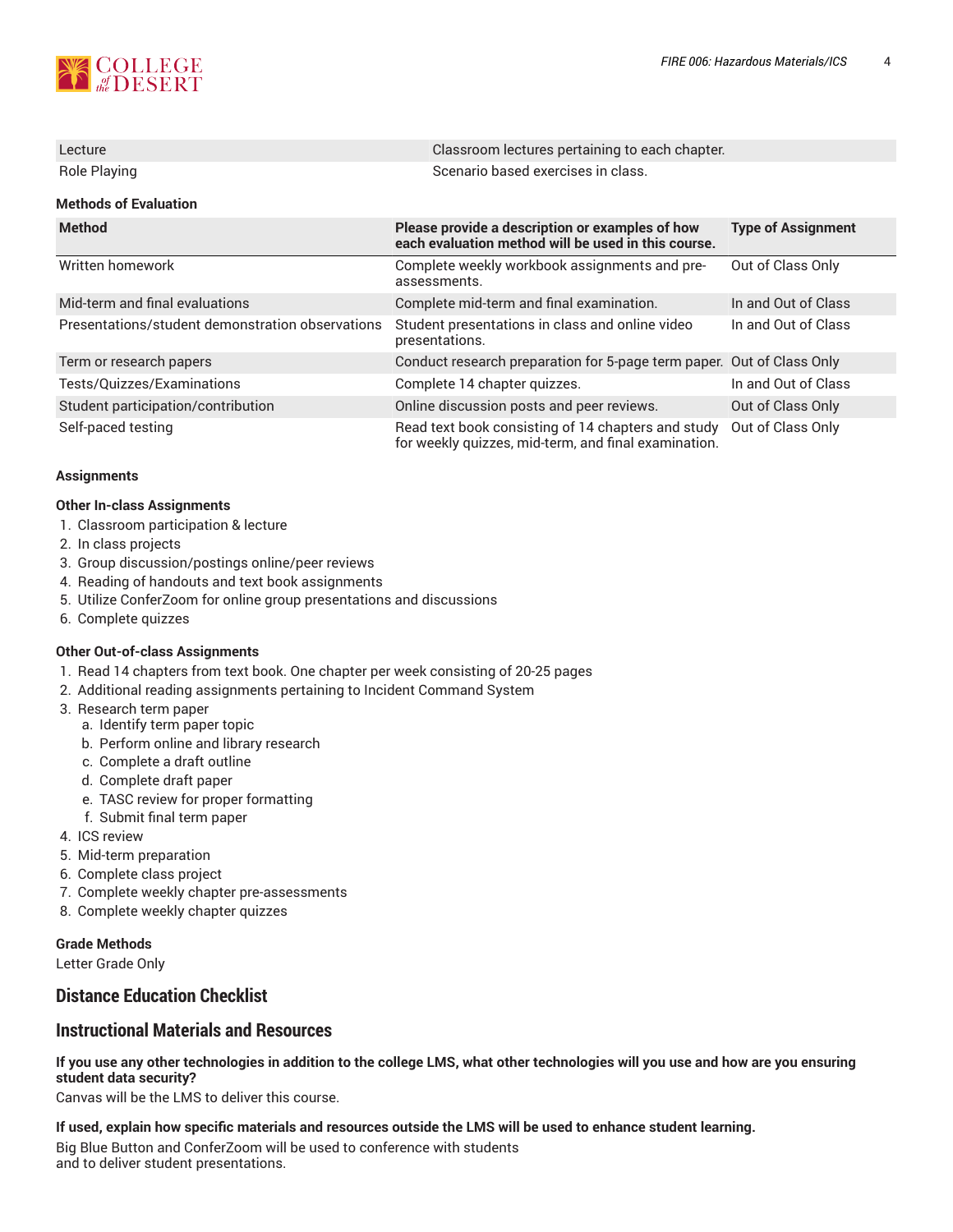

## **Effective Student/Faculty Contact**

#### Which of the following methods of regular, timely, and effective student/faculty contact will be used in this course?

#### **Within Course Management System:**

Timely feedback and return of student work as specified in the syllabus Discussion forums with substantive instructor participation Chat room/instant messaging Regular virtual office hours Online quizzes and examinations Video or audio feedback

#### **External to Course Management System:**

Direct e-mail Posted audio/video (including YouTube, 3cmediasolutions, etc.) **Teleconferencing** Telephone contact/voicemail

#### Briefly discuss how the selected strategies above will be used to maintain Regular Effective Contact in the course.

Telephone, email, video conferencing, chat rooms, discussion posts/reviews, virtual office hours and on campus office meetings.

#### **If interacting with students outside the LMS, explain how additional interactions with students outside the LMS will enhance student learning.**

Telephone discussions/conferences will provide students another opportunity to communicate with the instructor. There may be times when students need additional clarification to understand specific assignments.

### **Other Information**

#### **Comparable Transfer Course Information**

**University System CSU Campus** CSU Los Angeles

**Course Title** Hazardous Materials I

**Catalog Year** 2013-14

## **MIS Course Data**

**CIP Code** 43.0201 - Fire Prevention and Safety Technology/Technician.

**TOP Code** 213300 - Fire Technology

**SAM Code** D - Possibly Occupational

**Basic Skills Status** Not Basic Skills

**Prior College Level** Not applicable